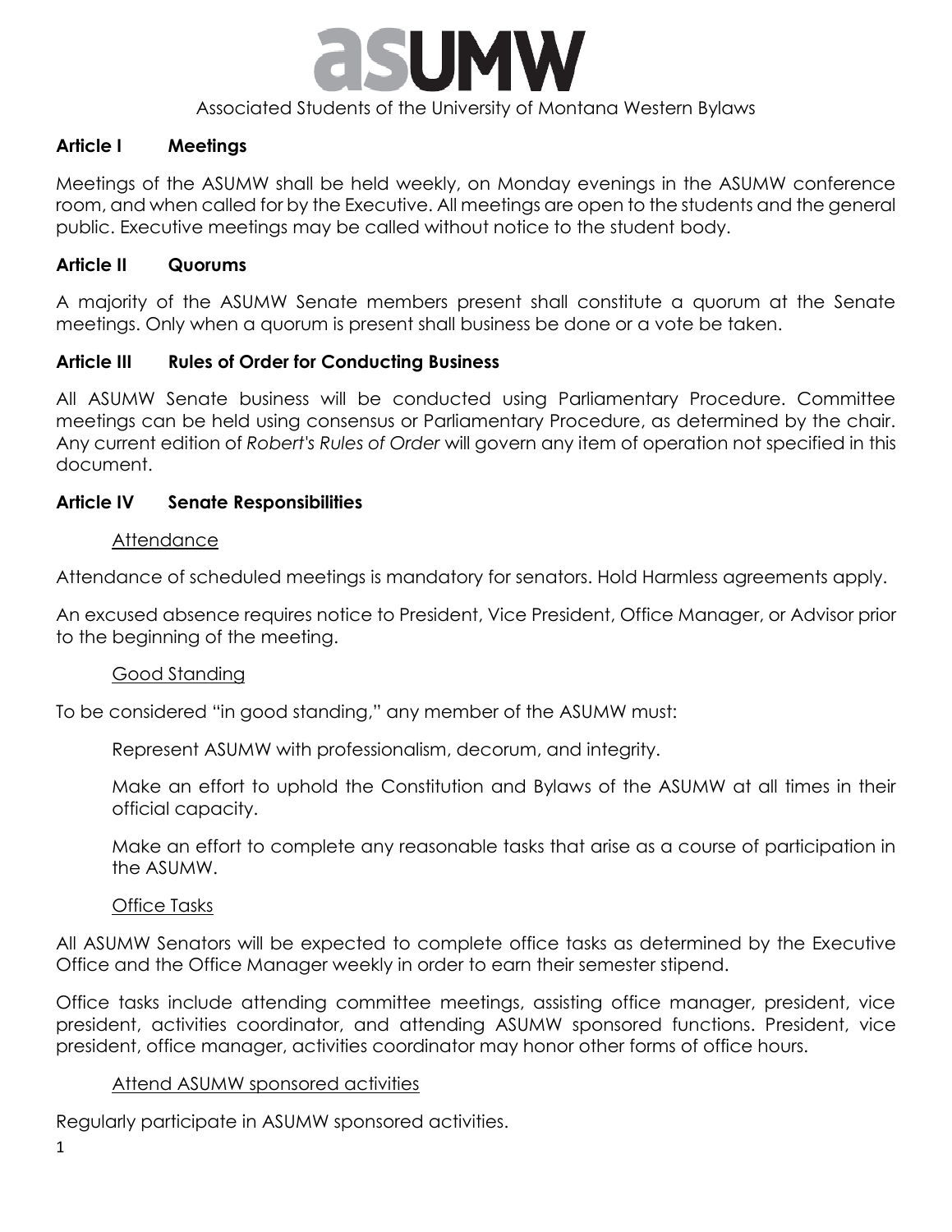# Committee Assignments

Serve on assigned committees and give reports at ASUMW meetings.

If Senator is not able to make meeting they must find a replacement and notify the president of absence.

Senators will not be penalized if committees do not meet during the semester.

Failure to attend will result in a strike for each absence.

## The Three Strike Rule

Failure to comply with the aforementioned rules will result in disciplinary action resulting the first three times in written warning. After the third strike the Senator will be brought before the Senate for impeachment proceedings as stated in the ASUMW Bylaws.

## **Article V Procedure for Amending the Bylaws**

A proposal by an Executive Officer or Senator may be made to amend the Bylaws and must be approved by majority of the Senate. Amendments to the Bylaws do not need to be approved by the student body.

### **Article VI Election Guidelines**

## Filing for Office

The candidate must meet the requirements set forth for the office for which the candidate is filing, as stated in the constitution.

The candidate must have completed the proper applications by 4:00 on the most recent ASUMW meeting prior to the day of the election.

All election ballots will include a write-in option.

At the time of requesting an application, each candidate will be notified of these Election Guidelines.

The candidate may file for more than one office. However, the candidate may not hold more than one office (e.g. executive and senator) at the same time. Any candidate who runs for an executive will, unless otherwise noted on their application for an executive office, be automatically added to the ballot as a senator as well. Should the candidate be elected to an executive office the next highest senate candidate shall assume the executive candidates seat on the Senate.

### Senator Representation Regulations

During the spring election, each senator candidate may run for 1 of 12 available positions:

10 positions with intention of representing a UMW department *(Biology, Business, HHP, Education, English, Environmental Science, Equine Studies, Fine Arts, HPSS, and Math)*

2 general election positions available for all UMW students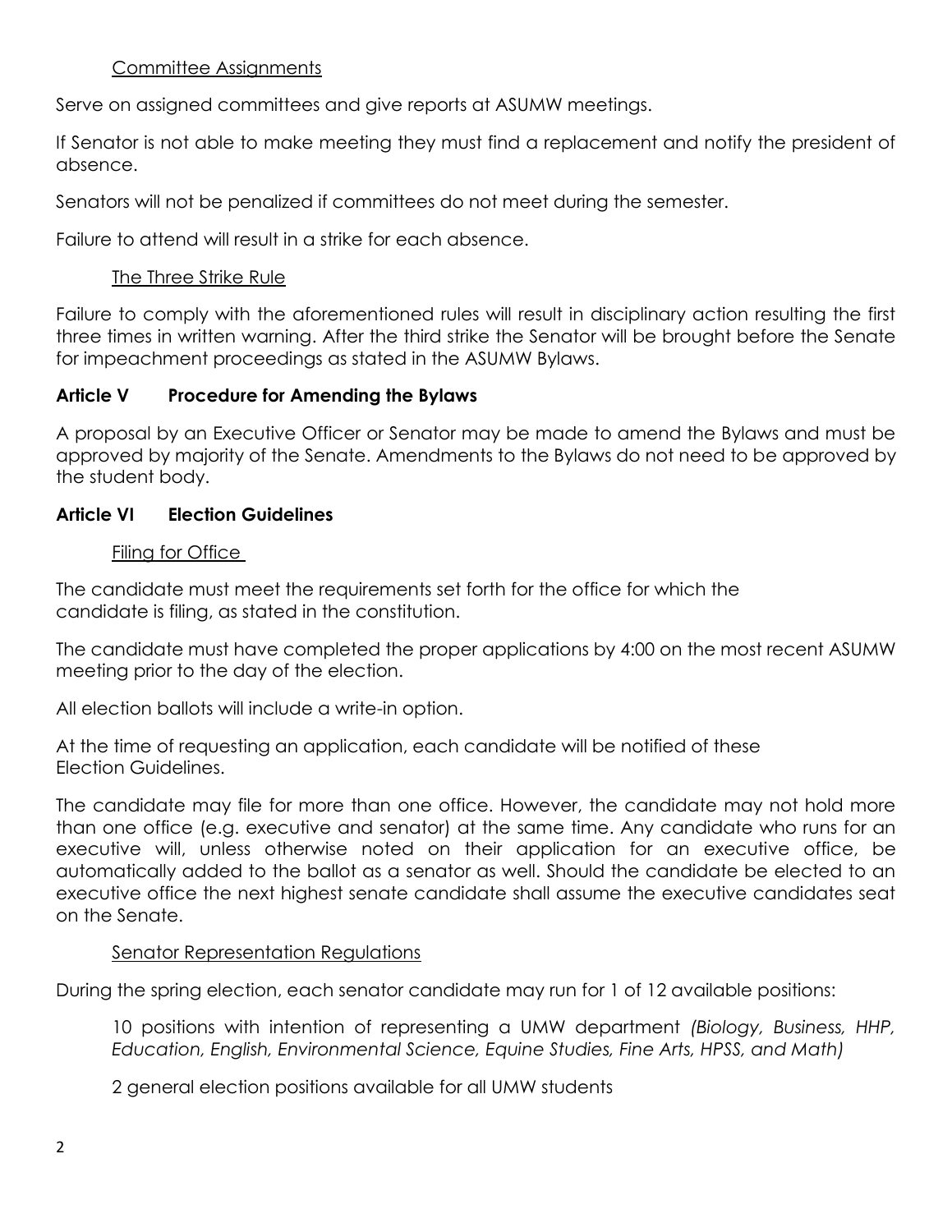All candidates with more than one major must choose to run for one department seat in particular or a general election seat.

If there is a vacant department seat, an extra general position will be elected to replace that seat for the given school year.

If a student representing a particular department chooses to switch his/her major, they will remain the department representative for the remainder of the school year.

During the fall semester, 3 new/transfer students will be elected to the ASUMW Senate.

# Election Commission

The Election Commission shall be chaired by the highest-ranking Executive Officer not running for a position; in the event that neither Executive Officer can satisfy this function, an outgoing Senator shall be appointed by the Student Senate to chair the Election Commission.

All other members will be the ASUMW Faculty Advisor, the ASUMW Office Manager, and others from the Senate who are not running for a position as needed.

## **Campaigning**

Candidates must follow the UMW sign policy (100.7) during the campaign. Publicity must be taken down within 24 hours of the Election Day.

Candidate debates may be held during the campaign period to give candidates an opportunity to express their views and give students an opportunity to ask questions.

An area in the Student Union Building may be set up to contain a biography of the candidates with their responses to several pertinent student/college related questions.

Any violation of the campaign regulations may result in the disqualification of the candidate from running for office.

The facilities used during voting shall be considered a safe zone on the days of voting and shall be established by the Election Commission Chair.

No campaigning shall be allowed in the safe zone on the days of voting.

# Election Time Frame

The ASUMW Executive Officers shall be elected in the spring semester of each academic year. The elections shall be held at the end of Block 7 of the spring semester.

Twelve senators will be elected in the Spring Election. Three freshman/transfer senators will be elected in the fall election.

In the event that the number of Senators falls below the minimum specified in the constitution, the two candidates from the previous election who received the most votes without being elected will be qualified to serve as an alternate Senator without approval of the Senate.

In the event that there are not enough qualified alternate Senators, the ASUMW President shall appoint an alternate Senator(s) with consent of two-thirds (2/3) vote of the Senate.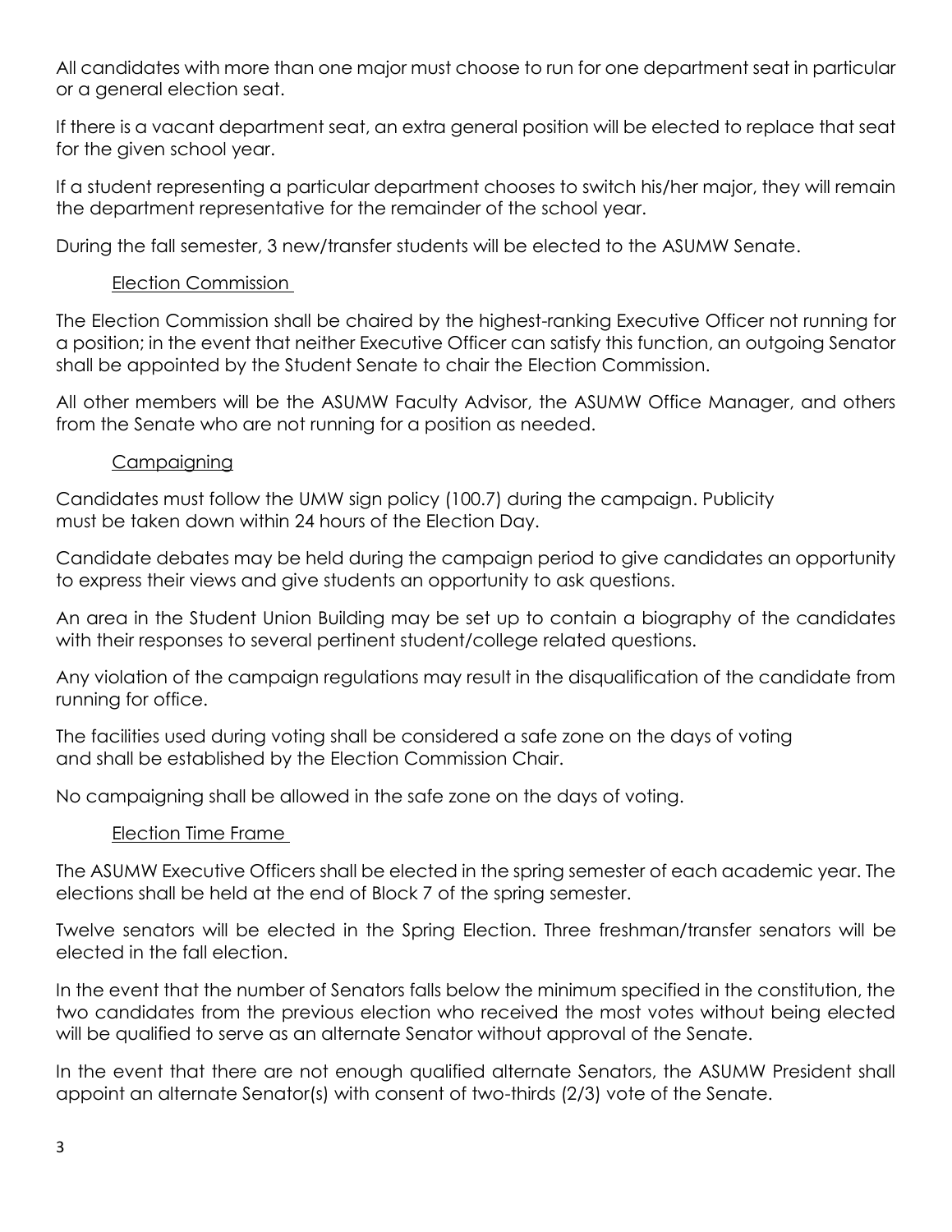The time and place for all special elections shall be under the jurisdiction of the ASUMW President acting with consent of the Senate.

# Voting Procedures

Elections will be conducted in locations determined by the Election Commission. The Election Commission will be responsible for conducting balloting.

Elections will be conducted by means of plurality (largest number of votes) voting.

Each member of the student body shall have the right to cast one ballot for the top candidates of his/her choice in each election category. A student must be on the registered student list in order to cast a ballot.

Voting shall be by secret ballot and conducted over the course of one day between 8 a.m. and 5 p.m.

Absentee ballots will be available in the ASUMW office three class days before the scheduled election.

The ballots will be counted by the Election Commission.

In ASUMW sponsored elections each student will be allowed one vote for each available senator position (10 departmental & 2 general in the spring as well as 3 new/transfer in the fall).

## Special Elections

In the event that the number of total Senators is less than the minimum amount required to officially convene a meeting, special elections will be immediately held to fill all Senate vacancies.

These elections must be held within two (2) weeks of the day that the Senate dropped below the required number.

All rules involving the conduct, planning, and execution of regular elections will be followed for special elections.

Any deadlines for action or decisions by the ASUMW are automatically extended until the next scheduled meeting immediately following the special election.

# **Article VII Vacancies in an Office**

# Vacant Senate Seats during the Term

Should ASUMW Senate seats become vacant, the Executive Office may appoint selected students to fill the position without having a special election. The President will first appoint replacement Senators from the applicants of the most recent election in order of the most votes to the least. Should there still be available positions; the President has the option to appoint replacement positions by their discretion. The President will then propose the appointments to the Senate for approval. All appointments shall be ratified by a majority vote of the Senate.

### Order of Succession

In the event that the President can no longer fulfill the duties of their office, the Vice President shall assume the duties of the President of the ASUMW.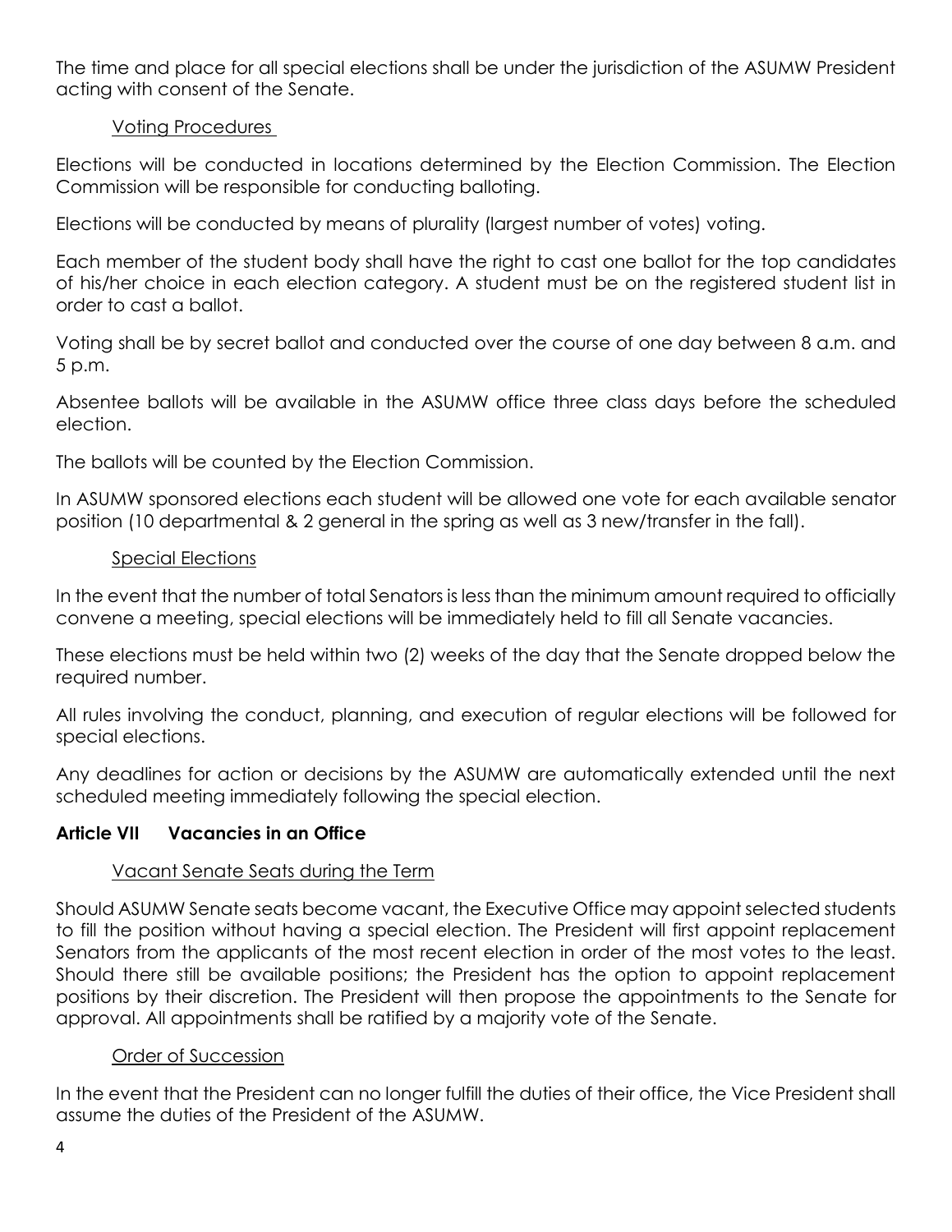In the event that the Vice President can no longer fulfill the duties of their office, the Senate Chair shall assume the duties of the Vice President of the ASUMW.

In the event that the Senate Chair can no longer fulfill the duties of their office, the Senate Chair Pro Tempore shall assume the duties of the Senate Chair of the ASUMW.

In the event that the Senate Chair Pro Tempore can no longer fulfill the duties of their office, the Senate shall select from its own membership by majority vote a Senator to serve as Senate Chair Pro Tempore.

## **Article VIII Appointing Guidelines for Office Manager**

## Filing for Office

The candidate must meet the requirements set forth for the office for which the candidate is filing as stated in the constitution.

Filing with the ASUMW Elected Officers for an appointed position will be held after the spring elections, at the beginning of fall term, and as needed to fill vacancies.

At the time of requesting an application, each candidate will be given a copy of these Appointing Guidelines.

## Appointing Committee

The Appointing Committee shall be the full ASUMW Senate acting by majority vote.

### Interviewing

Each applicant for the position of Office Manager, must sign up for an interview with the ASUMW Senate upon submitting an application.

# **Selection**

Selection of a new Office Manager will be based on a majority vote of the full Senate. Selection of other positions will be made by the ASUMW President in consultation with the Senate. Applicants will be notified no later than two (2) working days after the selection process.

# **Article IX Committees**

Special committees will be created as deemed necessary by the consensus of the Executive and the Senate, to carry out business of the Executive and/or the Senate and may be chaired by either an Executive Officer or a Senator. Committees may include members of the general student body. All committees report to the full ASUMW Senate.

# **Article X Allocation Policy**

Allocations forms will be available to any club in good standing with ASUMW during the fall semester Welcome Fair. The ASUMW Vice President will set all dates that involve the allocation process. Clubs will be given an opportunity prior to final allocations to present their budgets.

Allocations will be decided in the fall.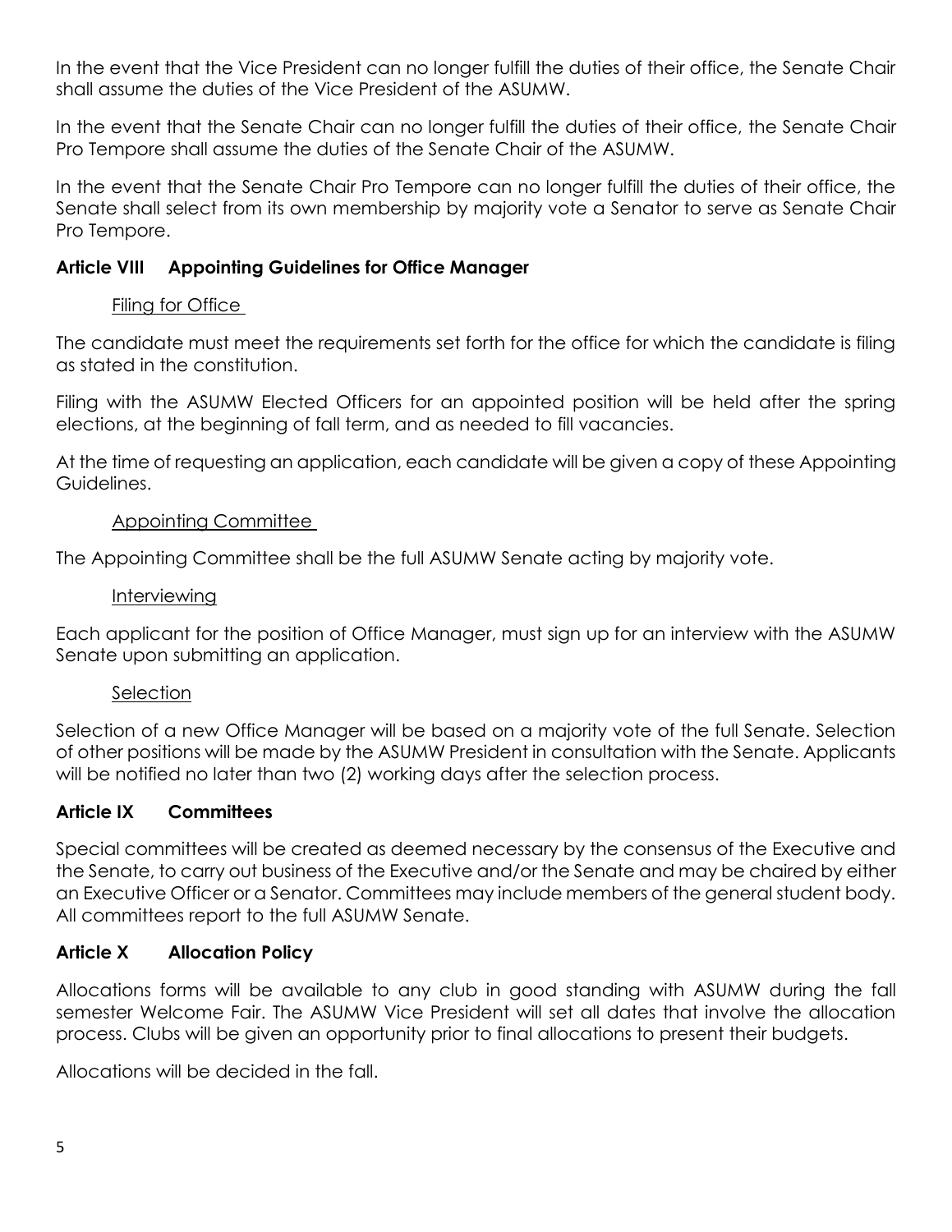New clubs can apply for an allocation during semester and can reconsider at the beginning of the next semester.

# **Article XI Stipends**

## Executive Stipends

The ASUMW Executive Officers stipends will be awarded for the pay periods of September through May.

# **Article XII Activities and Intramurals**

## Activities Assistant

The ASUMW Activities Assistant is a hired non-voting position within the ASUMW Senate and reports directly to the ASUMW President.

The responsibilities of the Activities Director are to organize and manage ASUMW student events, coordinating and enforcing of the sign policy, coordinate with the Campus Wellness/Recreation Coordinator and all other duties that the Senate may place upon this position.

## BARC Student Manager and Intramurals Director

The BARC Student Manager and Intramurals director will be a joint position through ASUMW, the BARC and the Athletic Department. The position will be integrated into the ASUMW bylaws.

The position will be hired by a joint committee consisting of the ASUMW President, the UMW CFO, and the UMW Athletic Director and will directly report to the Athletic Director for management duties and be evaluated by the committee for performance.

The Student Building Manager / Intramurals Director is responsible for assisting with the overall operation of the BARC and assumes managerial responsibility during non-business hours (8am – 5pm Monday - Friday). The Intramurals Director is responsible for the implementation, management and operations of intramurals programming. This position requires strong skills in staff supervision and scheduling, events development and scheduling, safety awareness, customer service, problem solving, money management, and the ability to respond to emergency situations.

Duties include assistance in staff supervision and scheduling, scheduling of intramurals events, customer relations, rule enforcement, opening and securing facilities, laundry, money handling, website management, assisting with building cleanliness and a general working knowledge of facility operations and programming. The position will also work closely with the ASUMW Activities Director on promotion of UMW athletic events and developing, managing and running student sponsored activities at UMW games and events.

# Multiple Positions

Voting members of the Senate may hold both a seat on the Senate and either the BARC Student Manager and Intramurals Director or Activities Assistant positions.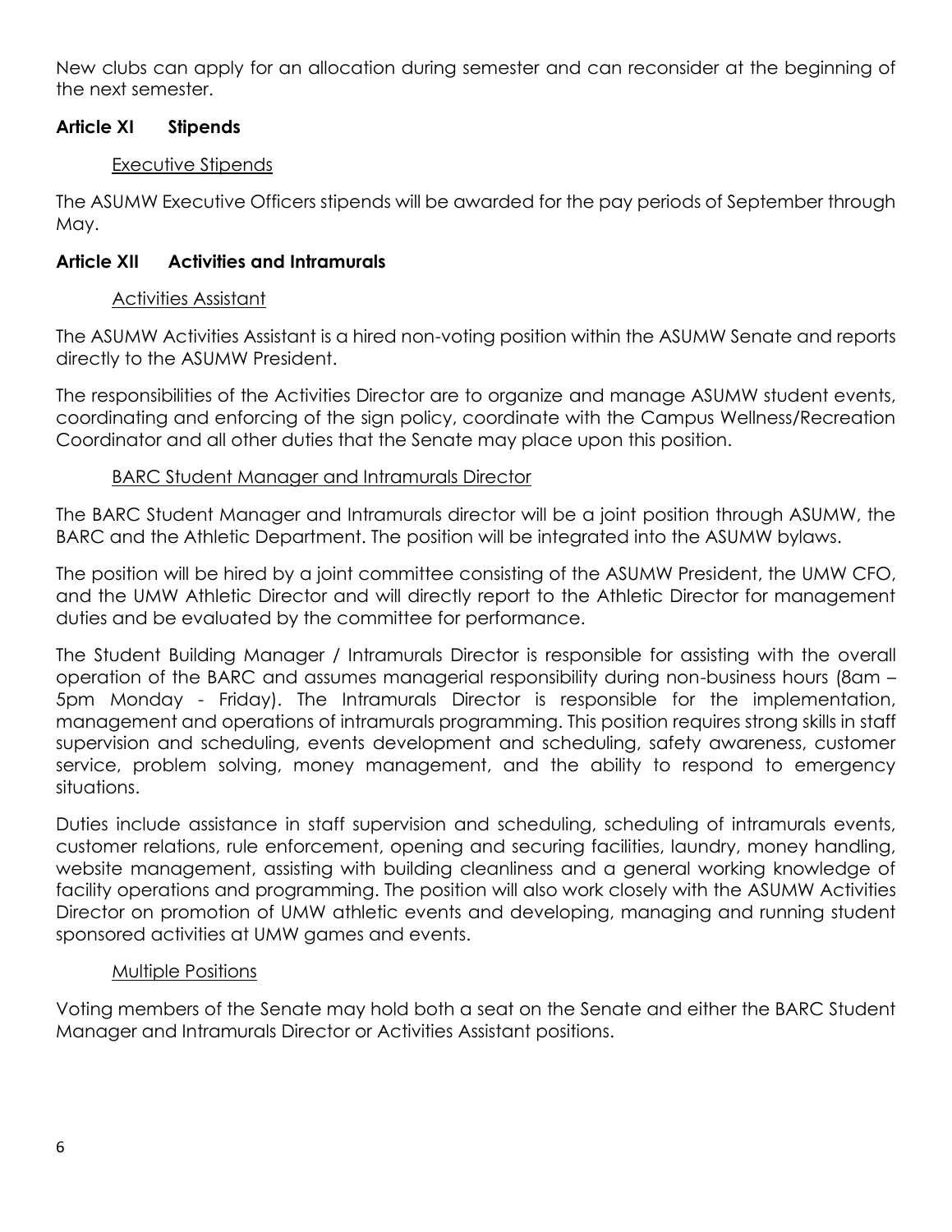# **Article XIII Clubs**

#### Qualifying for Charter with the ASUMW

Recognizing the importance of student groups, the ASUMW fully supports all clubs that are in good standing with this body.

A club that wishes to be recognized and affiliated with the ASUMW must meet the following requirements.

Submit a club constitution that outlines the club's mandate and the rules which govern its official officers, meetings, and procedures to be approved by a majority vote of the ASUMW Senate.

Submit a list of students who have shown interest in the creation of the club.

Have an official non-student advisor.

Submit a proposed budget for their first fiscal year.

Clubs must abide by all current UMW and the ASUMW policies.

Also abide by any other requirements that a certified document of the ASUMW specifies.

## Funding

In order for clubs to be appropriated money they must be in good standing and meet the following requirements.

Be recognized and affiliated with the ASUMW.

Represent themselves at the Club Fair.

At least one club officer from each club must attend the All Club Meeting which outlines club funding, guidelines, expectations, consequences, etc. and is hosted by the ASUMW Vice President. If an officer is unavailable, clubs can schedule a personal meeting with the ASUMW Vice president prior to the All Club Meeting.

Maintain an active status by hosting regular meetings and at least three club events per semester.

Advertise properly and adequately for all club meetings and events. Expectations for adequate and proper advertisement will be outlined in the All Club Meeting.

Submit a Budget Request Form prior to and be present at Lobby Day.

Maintain a positive balance in their club account.

Clubs with accounts that have begun the Fall Semester in the negative balance two consecutive years in a row will not be allocated money by the ASUMW for one year.

If less than \$500 is left in a club account at the end of the school year, it will automatically be rolled over to the next school year. If \$500 dollars or more is left over in a club account, a representative from the club must see the ASUMW VP to get the money rolled over to the next school year.

Clubs who have approval from the ASUMW to be in the negative balance may be allocated money at the start of the Fall Semester.